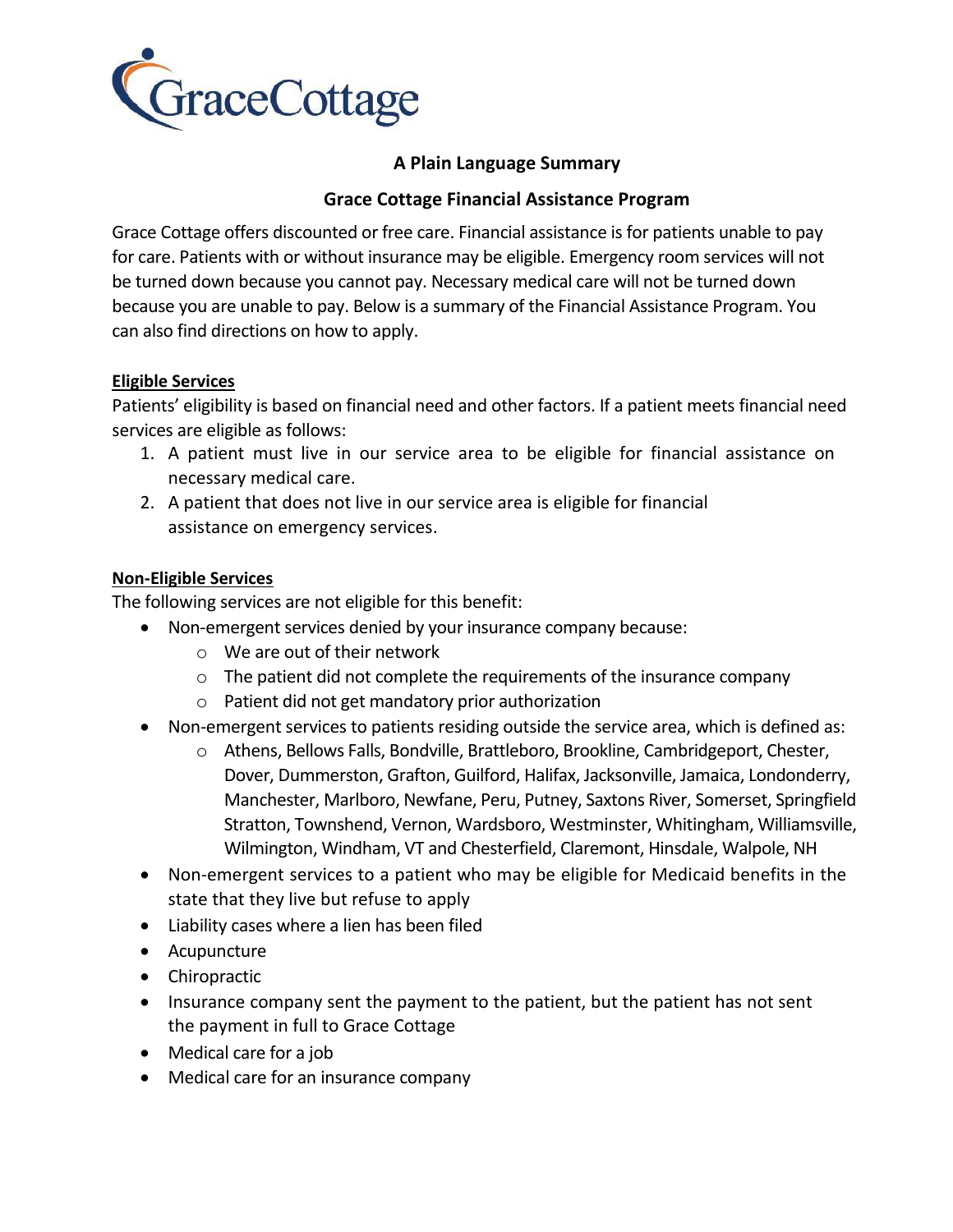- Medical care for administrative reasons
- Medical care for liability reasons
- Medical care for a work-related injury.
- Allergy Serum
- Birth control devices
- Durable Medical Equipment

The following entities, third parties, and **providers'** services are not eligible for financial assistance.

- Messenger Valley Pharmacy
- Rescue Inc. Ambulance
- Kerr Ambulance
- Golden Cross Ambulance
- DHART- Emergency Transport Services
- Fletcher Allen Healthcare
- State of Vermont
- David Liebow, DPM

#### **Eligible Patients:**

Anyone living in our service area that meets the income limits are eligible for free or discounted care. Anyone living outside of our service area are eligible for free or discounted care on emergency services when they meet the income limits. Your eligibility is determined by financial need. Grace Cottage does not discriminate. Your eligibility will not be based on your age, gender, race, social or immigrant status, sexual orientation, or religious beliefs.

If you feel you will not qualify for financial assistance; please know there are many factors considered. At times, a case-by-case review may be done to determine eligibility.

#### **How to Apply**

To be considered for financial assistance you will need to complete an application. Applications and supporting documents can be mailed to:

> Grace Cottage Family Health and Hospital Attn: Jocelyne Smith Po Box 216 Townshend, VT 05353-0216

For your convenience, financial assistance applications are available:

- Online at **[https://gracecottage.org](https://gracecottage.org/)**
- You can receive a free copy by mail or by calling 800-270-1298
- You can pick one up at any waiting room or registration desk at Grace Cottage